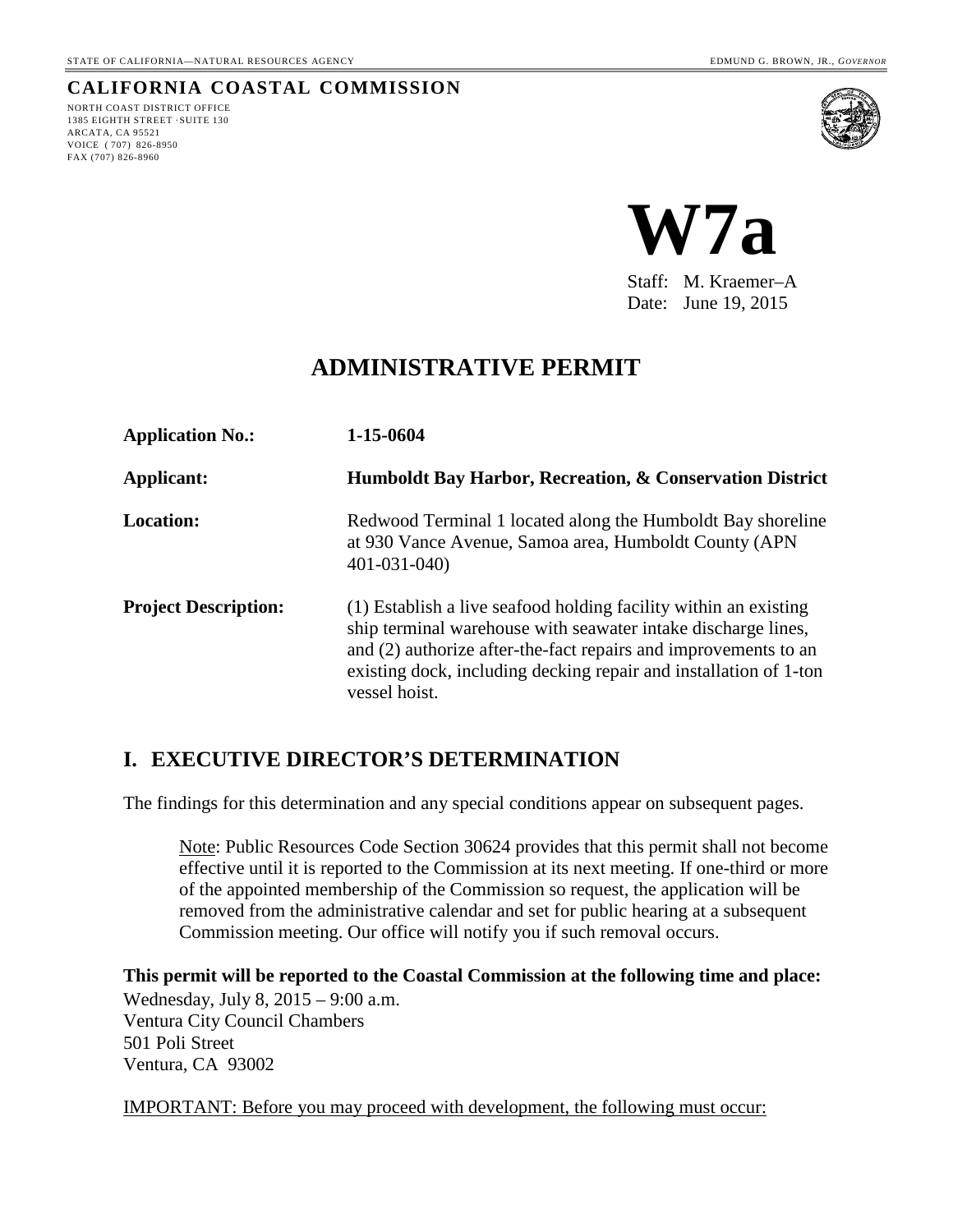Pursuant to Title 14, California Administrative Code Sections 13150(b) and 13158, **you must sign the enclosed duplicate copy acknowledging the permit's receipt and accepting its contents, including all conditions, and return it to our office**. Following the Commission's meeting, and once we have received the signed acknowledgement and evidence of compliance with all special conditions, we will send you a Notice of Administrative Permit Effectiveness.

#### **BEFORE YOU CAN OBTAIN ANY LOCAL PERMITS AND PROCEED WITH DEVELOPMENT, YOU MUST HAVE RECEIVED BOTH YOUR ADMINISTRATIVE PERMIT AND THE NOTICE OF PERMIT EFFECTIVENESS FROM THIS OFFICE.**

The Executive Director hereby determines that the proposed development is a category of development which, pursuant to PRC Section 30624, qualifies for approval by the Executive Director through the issuance of an administrative permit. Subject to Standard and Special Conditions as attached, said development is in conformity with the policies of Chapter 3 of the California Coastal Act, including those policies regarding public access and coastal recreation opportunities, and will not have any significant adverse impacts on the environment within the meaning of the California Environmental Quality Act. If located between the nearest public road and the sea, this development is in conformity with the public access and public recreation policies of Chapter 3.

> CHARLES LESTER Executive Director

By:

MELISSA B. KRAEMER Supervising Planner

# **II. STANDARD CONDITIONS**

This permit is granted subject to the following standard conditions:

- **1. Notice of Receipt and Acknowledgement**. The permit is not valid and development shall not commence until a copy of the permit, signed by the permittee or authorized agent, acknowledging receipt of the permit and acceptance of the terms and conditions is returned to the Commission Office.
- **2.** Interpretation. Any questions of intent or interpretation of any condition will be resolved by the Executive Director or the Commission.
- **3. Assignment**. The permit may be assigned to any qualified person, provided assignee files with the Commission an affidavit accepting all terms and conditions of the permit.
- **4. Terms and Conditions Run with the Land**. These terms and conditions shall be perpetual, and it is the intention of the Commission and the permittee to bind all future owners and possessors of the subject property to the terms and conditions.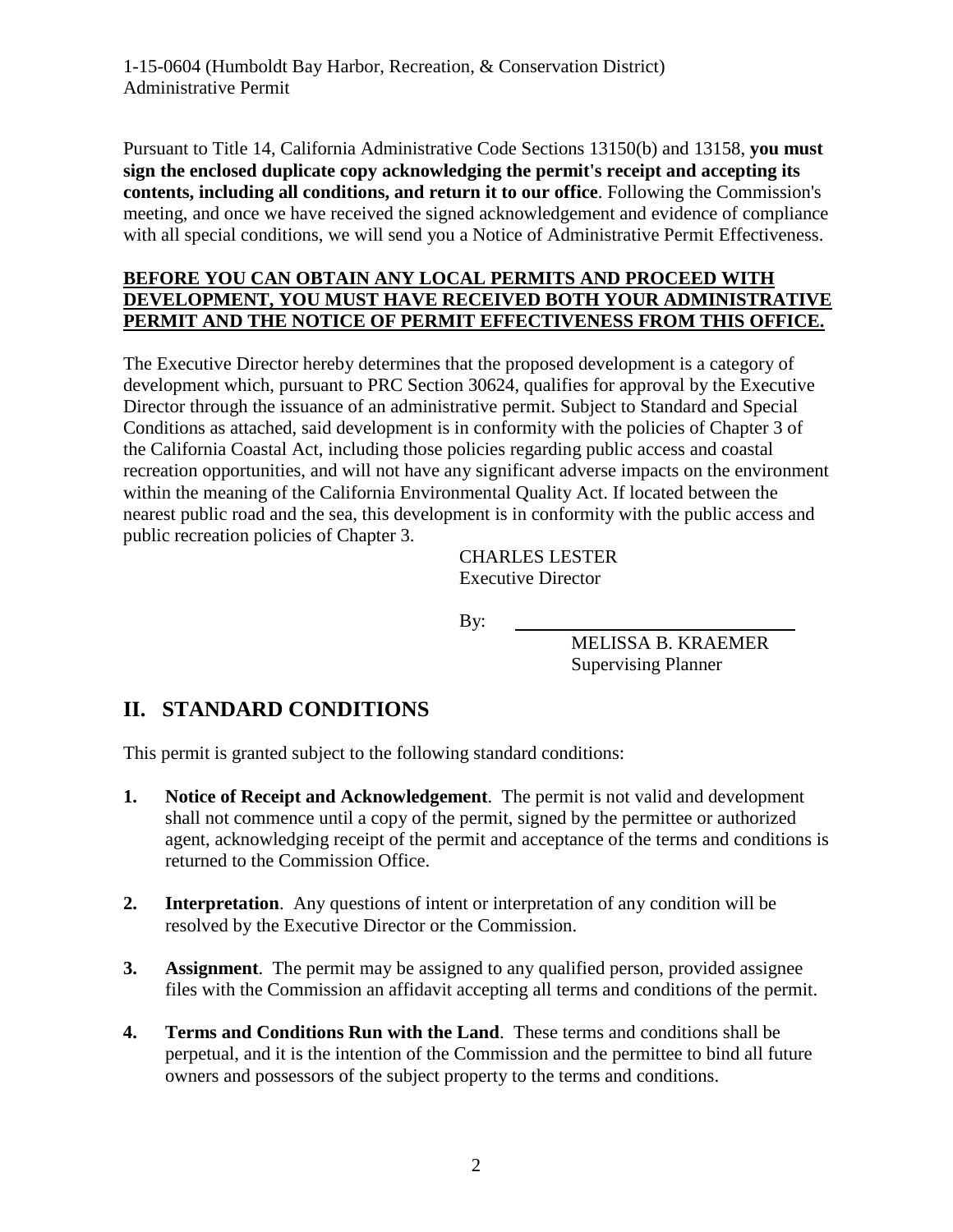# **III. SPECIAL CONDITIONS**

This permit is granted subject to the following special conditions:

- **1. Harbor District Permit.** PRIOR TO INSTALLATION OF THE INTAKE AND DISCHARGE FACILITIES AUTHORIZED UNDER THIS PERMIT, the Permittee shall provide to the Executive Director a copy of a permit issued by Harbor District for the intake and discharge facilities, or evidence that no permit is required. The Permittee shall inform the Executive Director of any changes to the project required by the District. Such changes shall not be incorporated into the project until the Permittee obtains a Commission amendment to this coastal development permit, unless the Executive Director determines that no amendment is legally required.
- **2. Water Board Approval.** PRIOR TO INSTALLATION OF THE INTAKE AND DISCHARGE FACILITIES AUTHORIZED UNDER THIS PERMIT, the Permittee shall provide to the Executive Director a copy of a permit issued by North Coast Regional Water Quality Control Board for the intake and discharge facilities, or evidence that no permit is required. The Permittee shall inform the Executive Director of any changes to the project required by the Board. Such changes shall not be incorporated into the project until the Permittee obtains a Commission amendment to this coastal development permit, unless the Executive Director determines that no amendment is legally required.
- **3. Corps of Engineers Approval.** PRIOR TO INSTALLATION OF THE INTAKE AND DISCHARGE FACILITIES AUTHORIZED UNDER THIS PERMIT, the Permittee shall provide to the Executive Director a copy of a permit issued by U.S. Army Corps of Engineers for the intake and discharge facilities, or evidence that no permit is required. The Permittee shall inform the Executive Director of any changes to the project required by the Corps. Such changes shall not be incorporated into the project until the Permittee obtains a Commission amendment to this coastal development permit, unless the Executive Director determines that no amendment is legally required.
- **4. Intake System Design**. The authorized seawater intake system shall use either (a) the intake screen proposed under CDP Application 1-15-0604 (which is the same screen authorized under CDP 1-13-0224 in April of 2014), or (b) a new intake screen designed with either of the following:
	- (i) round or square openings of no more than 3/32 inches, or slotted/wedge wire openings of no more than 1.75 millimeters; a screen area of at least 5 square feet per cubic foot per second water volume intake; a minimum open area of 27%; and a maximum intake water approach velocity of 0.2 feet per second if a self-cleaning device is installed that clears the entire screen face at least once every 5 minutes; or
	- (ii) round or square openings of no more than 3/32 inches, or slotted/wedge wire openings of no more than 1.75 millimeters; a screen area of at least 20 square feet per cubic foot per second water volume intake; a minimum open area of 27%; and a maximum intake water approach velocity of 0.05 feet per second if a self-cleaning device is not installed.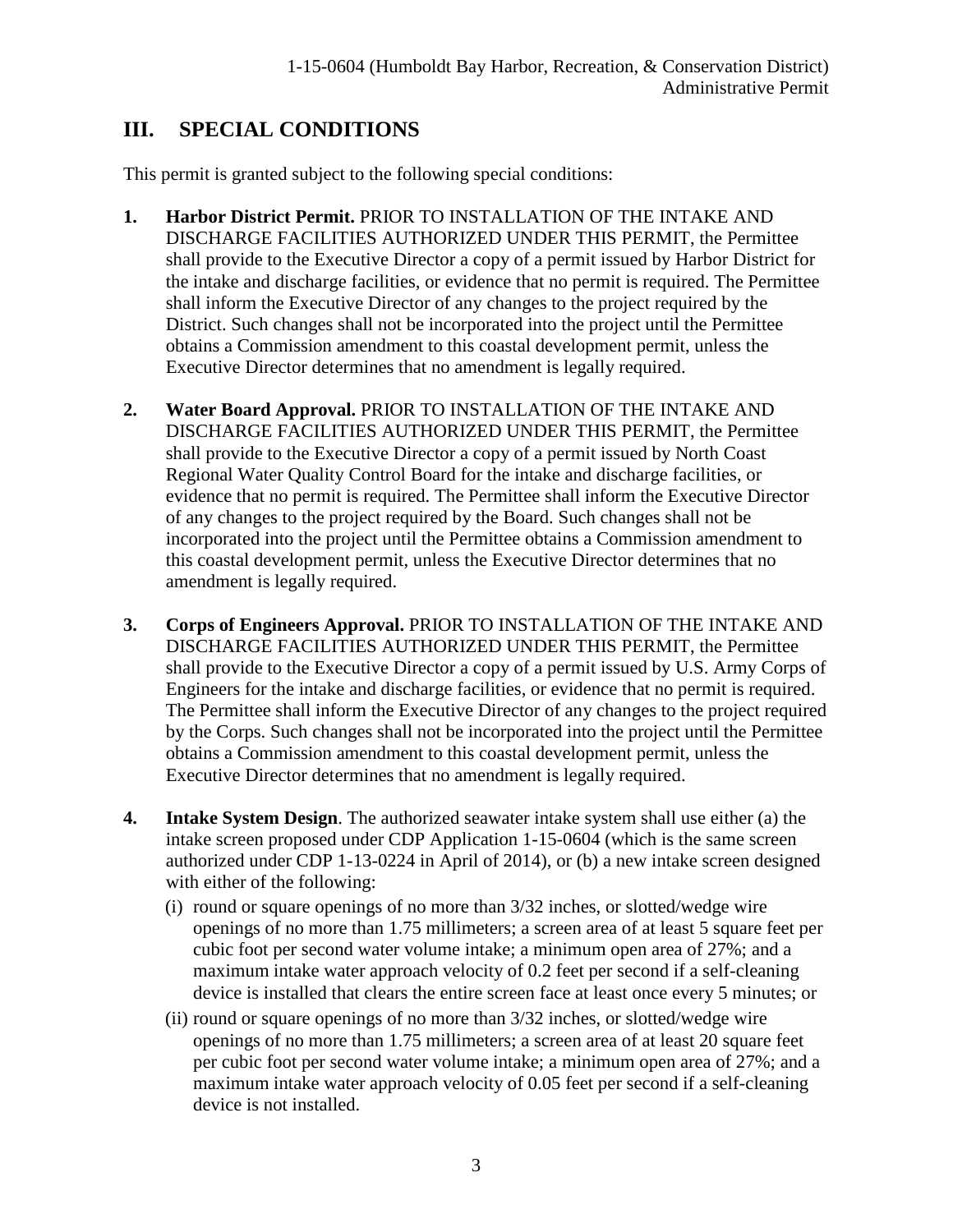The Permittee shall maintain the required screen in operable condition throughout the life of the project.

- **5. Discharge System Requirements**. The authorized discharge system shall be installed as proposed to extend out to the bayward end of the dock to the edge of the adjoining deep water channel and to a depth of approximately 15 feet deep at Mean Lower Low Water (MLLW) in water that is at least 20 feet deep at MLLW to avoid scouring and erosion of mudflat habitat. The Permittee shall maintain the discharge system in operable condition in the authorized configuration during the life of the project.
- **6. Future Uses and Improvements.** This approval is limited to the uses and development specifically permitted by Coastal Development Permit 1-15-0604. All development must occur in strict compliance with the proposal as set forth in the application, subject to any special conditions. Any deviation from the approved plans must be submitted for review by the Executive Director to determine whether an amendment to this coastal development permit is required. Any additional development, including, but not limited to new construction, additional dock repairs, repair or replacement of seawater intake and discharge facilities, expansion of the live seafood operation, or any changes in use of the live seafood operation will require an amendment to the permit or a new coastal development permit unless the Executive Director determines that no amendment or new coastal development permit is legally required.
- **7. Permit Effectiveness and Condition Compliance**. This coastal development permit shall be deemed effective upon the Commission's concurrence on July 8, 2015 with the Executive Director's determination to issue the administrative coastal development permit. Because some of the proposed development has already commenced, this coastal development permit shall not expire. Failure to comply with the special conditions of this permit may result in the institution of an action to enforce those conditions under the provisions of Chapter 9 of the Coastal Act.

# **IV. FINDINGS FOR EXECUTIVE DIRECTOR'S DETERMINATION**

### **A. PROJECT DESCRIPTION & BACKGROUND**

The project area is located on the west side of Humboldt Bay in the unincorporated community of Samoa, Humboldt County (Exhibits 1 and 2). The approximately 67-acre parcel, owned by the Humboldt Bay Harbor, Recreation, and Conservation District (hereafter "District" or "Applicant"), is planned and zoned for coastal-dependent industrial uses under the County's certified LCP. The District proposes to lease a portion of its property, including a portion of an existing warehouse structure, to Hag Fish Corporation, a commercial live seafood operation that currently operates a facility in Fields Landing, on the east side of Humboldt Bay. Hag Fish Corp. plans to close its Fields Landing operation and move to the District's property for operation.

Hag Fish Corporation holds and sustains live seafood product (hagfish) prior to its live export overseas. The proposed live seafood operation involves extracting and circulating raw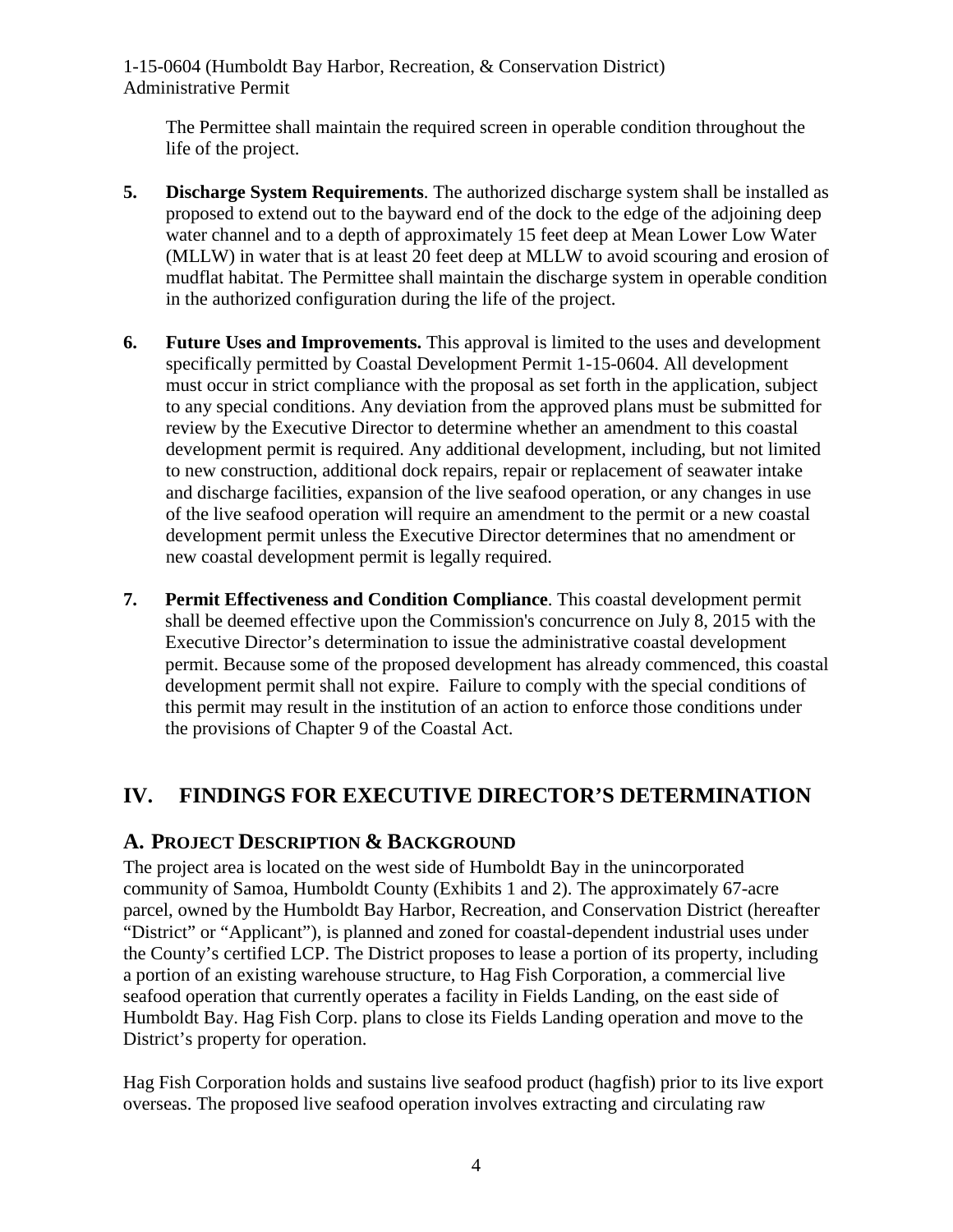seawater from Humboldt Bay through a series of tanks holding live hagfish catch. Typically there are one to two deliveries of hagfish per week by commercial fishing vessels. Fish would be lifted off of ships using the proposed 1-ton hoist, which has already been installed on the existing dock without the benefit of a CDP. Fish would be weighed and then moved using a forklift to the proposed tanks to be located within the existing approximately 4,500-squarefoot warehouse. Proposed tanks include one 192-square-foot tank of 4-foot depth and twenty 96-square-foot tanks of 4-foot depth. Tanks would be located on the bay-side of the warehouse, with the other side of the warehouse reserved for its existing use, which is the storage of crab pots and other commercial fishing supplies. Approximately 278 gallons of bay water would fill the tanks via a 3-inch water intake line that would extend under the existing dock. Water would circulate through the tanks before being discharged back to the bay through a 12-inch water line that also would extend along the underside of the existing dock. The proposed diversion of seawater from the bay would be variable, depending on weather, market conditions, and other fisheries-related factors. On average, seawater is diverted approximately four to six months per year, primarily during the summer through fall months. Both the intake and discharge piping would extend to a depth of approximately 15 feet, in a part of the bay that is approximately 20 feet deep at Mean Lower Low Water. The end of the intake pipe would be appropriately screened for protection of sensitive fish species consistent with California Department of Fish and Wildlife (CDFW) guidelines using the same screen that Hag Fish Corp. is currently using at its Fields Landing facility and which was approved by the Commission in April of 2014 under Administrative Coastal Development Permit 1-13- 0224. Hagfish would be held for approximately three to seven days in tanks before being packed for shipping. Fish are packed in plastic bags with chilled and oxygenated water, within Styrofoam crates. The crates are typically picked up once or twice a week by a refrigerated truck destined for shipping out of the San Francisco Bay area to Asia. Finally, a 12-foot-by-12-foot portable office would be placed on the site, to be used for bookkeeping associated with the hagfish operation. The site plan and project photos are shown in Exhibits  $3 \& 4$ .

In addition to the proposed new development described above, the District also seeks authorization after-the-fact for the installation of a 1-ton vessel hoist on the existing dock and the replacement of dock decking, both of which were completed in February of 2015 without the benefit of a CDP. The hoist, which is for loading and unloading ships, was mounted on an existing pad that previously had a davit-style crane attached. The replacement decking included the installation of 20-foot-long 12-inch-wide, 4-inch-thick planks over an approximately 2,000-square-foot area of the existing approximately 6-acre dock.

### **B. STANDARD OF REVIEW**

The proposed project is located in the Commission's retained jurisdiction. The County of Humboldt has a certified local coastal program (LCP), but the site is within an area shown on State Lands Commission maps over which the state retains a public trust interest. Therefore, the standard of review that the Commission must apply to the project is the Chapter 3 policies of the Coastal Act.

# **C. LOCAL GOVERNMENT AND OTHER APPROVALS**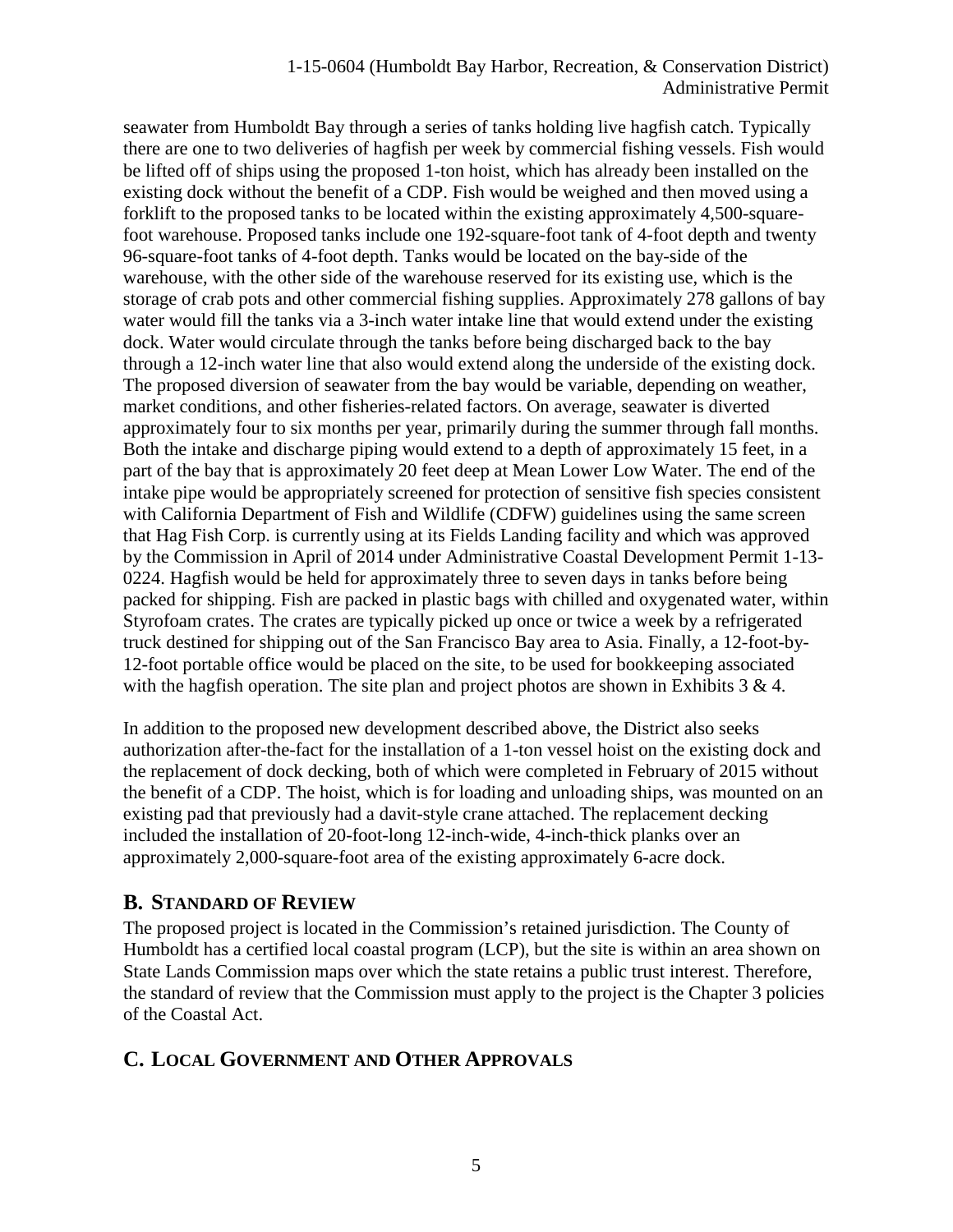**Humboldt Bay Harbor, Recreation, and Conservation District.** The District was created by the State Legislature in 1970 to oversee development of the harbors and ports of Humboldt County for the benefit of the people. The District has permit jurisdiction over all tidelands and submerged lands within Humboldt Bay and administers sovereign tidelands and submerged lands over most of Humboldt Bay pursuant to a legislative grant. The District has entered into a lease with Hag Fish Corporation for use of portions of Redwood Terminal 1 for the proposed seafood warehouse operation. The District Board of Harbor Commissioners will also be considering approval of an administrative permit for the project on June  $25<sup>th</sup>$ . Special Condition 1 requires that any necessary approvals from the District be obtained for the proposed intake and discharge facilities prior to installation of those facilities.

**California Department of Fish and Wildlife (CDFW).** CDFW, in its administration of the California Endangered Species Act (CESA), requires an Incidental Take Permit (ITP) for "take" of listed species incidental to otherwise lawful development projects. If the seawater diversion proposed under this CDP application is implemented as proposed consistent with CDFW guidelines for intake screening, CDFW staff has informed Commission staff that CDFW will not require an ITP for the project, because the project is expected to avoid incidental take of CESA-listed coho salmon and longfin smelt, as discussed in the following section.

**North Coast Regional Water Quality Control Board.** The Regional Board requires a water quality certification (WQC) for projects involving dredging and/or filling activities under Section 401 of the Clean Water Act. The District is coordinating with the Regional Board to determine permitting requirements for the proposed project. Special Condition 2 is attached to require that the Applicant obtain any necessary approvals from the Board for the proposed intake and discharge facilities prior to installation of those facilities.

**U.S. Army Corps of Engineers.** The Corps may have regulatory authority over the proposed project under Section 10 of the Rivers and Harbors Act of 1899 (33 U.S.C. 1344) and/or Section 404 of the Clean Water Act. Section 10 of the Rivers and Harbors Act regulates structures or work in navigable waters of the United States. Section 404 of the Clean Water Act regulates fill or discharge of materials into waters and ocean waters. Special Condition 3 is attached to require that Hag Fish Corp. obtain any necessary approvals from the Corps for the proposed project.

# **D. MARINE BIOLOGICAL RESOURCES & WATER QUALITY**

Section 30230 of the Coastal Act states:

*Marine resources shall be maintained, enhanced, and where feasible, restored. Special protection shall be given to areas and species of special biological or economic significance. Uses of the marine environment shall be carried out in a manner that will sustain the biological productivity of coastal waters and that will maintain healthy populations of all species of marine organisms adequate for longterm commercial, recreational, scientific, and educational purposes.* 

Section 30231 of the Coastal Act states: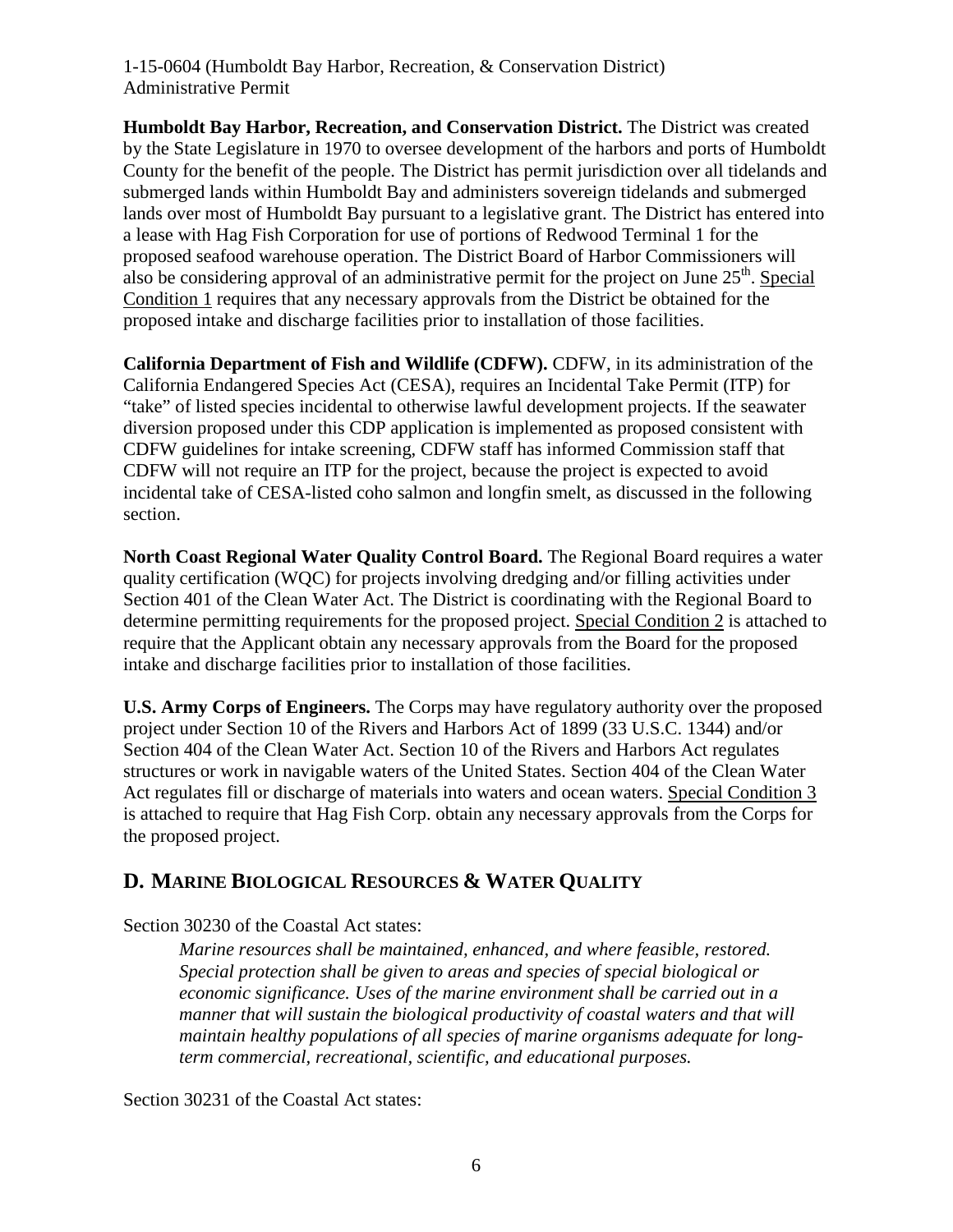*The biological productivity and the quality of coastal waters, streams, wetlands, estuaries, and lakes appropriate to maintain optimum populations of marine organisms and for the protection of human health shall be maintained and, where feasible, restored through, among other means, minimizing adverse effects of waste water discharges and entrainment, controlling runoff, preventing depletion of ground water supplies and substantial interference with surface water flow, encouraging waste water reclamation, maintaining natural vegetation buffer areas that protect riparian habitats, and minimizing alteration of natural streams.* 

The proposed diversion and discharge of seawater for the live seafood operation has the potential to adversely affect marine resources and the biological productivity of coastal waters in Humboldt Bay by potentially causing adverse impacts to various species of sensitive fish that have the potential to inhabit the project area waters. Three species of salmonids, including the Southern Oregon/Northern California Coasts Evolutionarily Significant Unit (ESU) of coho salmon (*Oncorhynchus kisutch*), California Coastal ESU Chinook salmon (*O. tshawytscha*), and Northern California ESU steelhead (*O. mykiss*), are present in Humboldt Bay both as adults during their migration from the sea into spawning rivers in the fall and winter and as juveniles as they move downstream into the ocean in the spring and early summer. All three salmon species are listed as threatened under the federal ESA (coho also is listed as threatened under the California ESA). Longfin smelt (*Spirinchus thaleichthys*), listed as a threatened species under the California ESA, generally spawns in freshwater and moves downstream to estuarine conditions to grow, including within Humboldt Bay waters. Once among the most abundant fish species in Humboldt Bay, present in larval, juvenile, and adult life stages, longfin smelt were considered to be possibly extinct there by  $1996<sup>1</sup>$ . In recent years, however, longfin smelt have again been observed in Humboldt Bay and are thought to be present year-round.<sup>2</sup>

The removal of seawater through intake structures is known to result in the impingement and entrainment of marine life. The type and quantity of marine life that may be adversely affected in this way is related to the size and velocity of the intake structures. Larger, highvelocity structures can cause the impingement and entrainment of larger organisms that can include adult fish, while smaller low-velocity structures can typically only impinge and entrain smaller larval and juvenile organisms. While impingement (capture of fish and marine organisms against an intake screen due to suction) can often result in the injury or mortality of the affected organism, adverse effects of entrainment (capture of fish and marine organisms in the intake stream) vary based on the type of intake system (configuration of pipes, pressure changes, temperatures) and ultimate use of the entrained water.

As part of its existing and proposed operations, Hag Fish Corporation extracts approximately 278 gallons of seawater per minute (~0.62 cubic feet per second) during periods when live catch is present in the on-site holding tanks (water is not extracted during periods when live catch is not present). As described above, Hag Fish Corporation's proposed diversion of seawater from the bay is variable, depending on weather, market conditions, and other

 $\overline{a}$ 

<sup>&</sup>lt;sup>1</sup> Eldridge and Bryan 1972; U.S. Fish and Wildlife Service 1996.<br><sup>2</sup> Pinnix et al. 2005.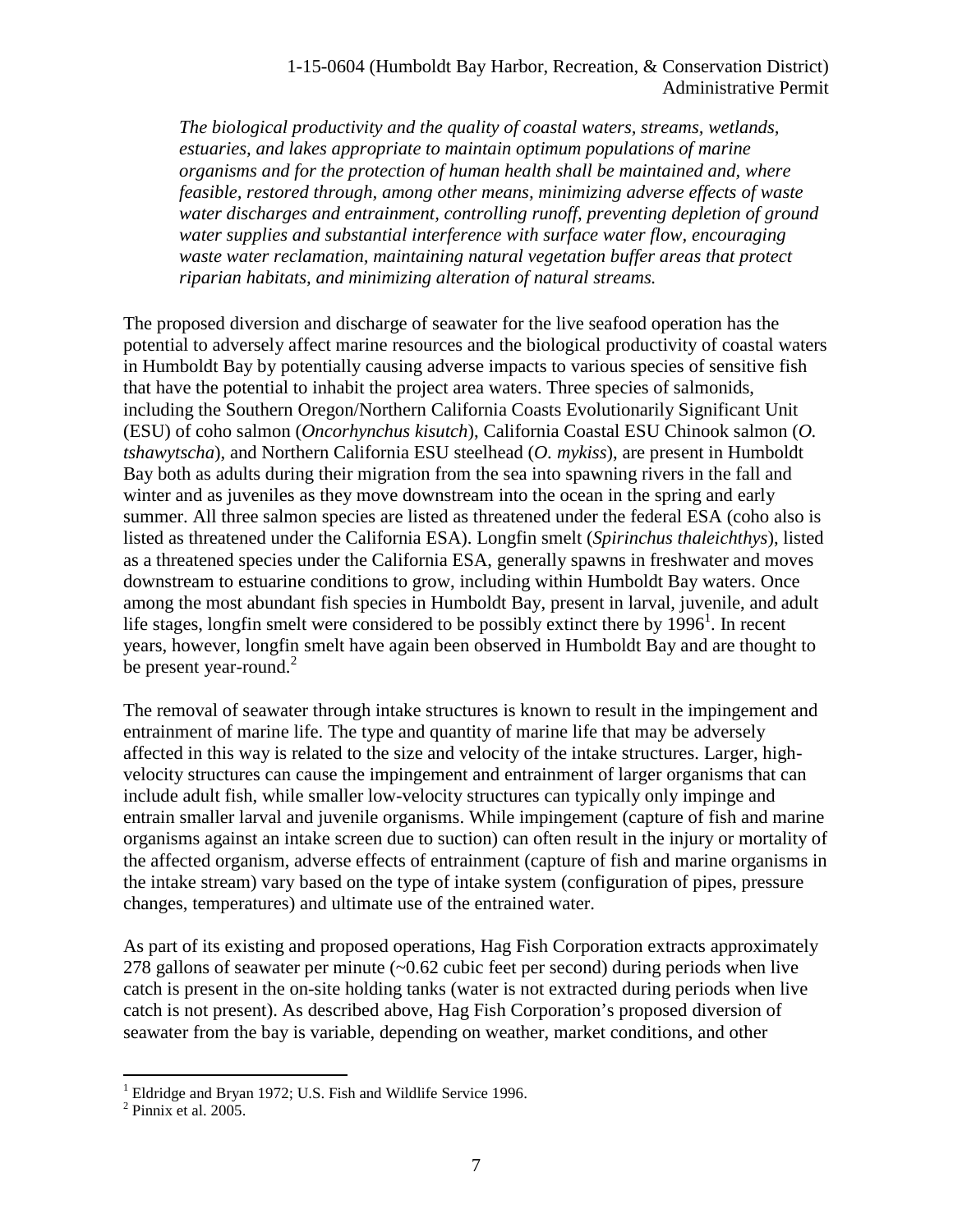fisheries-related factors. On average, seawater is diverted approximately four to six months per year, primarily during the summer through fall months, to circulate through up to 21 fish holding tanks. Although the potential maximum diversion volume is large, this proposed use is substantially less intensive (due to the minimal processing and use of the water) than typical industrial uses of seawater, such as once-through-cooling, which have been associated with significant entrainment impacts due to the assumed 100% mortality of entrained planktonic organisms. In addition, the proposed use of seawater would not involve permanent or longterm removal, heating, or pressure changes and mechanical stress that comes with movement through a long series of pipes, which are the primary causes of mortality for entrained organisms. Thus, the proposed water use, limited to intake through a main pipe, circulation through live holding tanks, and immediate discharge back to the bay, is not expected to result in significant adverse or avoidable entrainment impacts to the larval and planktonic organisms within the water.

The project as proposed incorporates the fish screen guidelines developed by the CDFW and National Marine Fisheries Service (NMFS) recommended to avoid entrainment and impingement of listed species such as longfin smelt and salmonids. The District has committed in its project description to use a seawater intake designed according to NMFS and CDFW requirements as protective of fish listed under the federal and state Endangered Species Acts. Specifically, following CDFW and NMFS instructions, the project proposes to install the same non-self-cleaning intake screens used in Hag Fish Corp.'s permitted Fields Landing operation and which limit the intake approach velocity to below that velocity which would exceed the swimming ability of the various sensitive fish species with potential presence in the bay (including juvenile longfin smelt and juvenile salmonids). The intake screening is sized to protect juvenile longfin smelt from impingement and entrainment impacts, as juvenile longfin smelt generally are smaller and weaker swimmers than juvenile salmonids and therefore require more protective criteria. With the proposed seawater diversion of 0.62 cubic feet per second  $\left(\sim 278$  gallons per minute), the primary and backup intake structures have been constructed with screens with 5/32" perforations and intake areas of 12.3 square feet with at least 27% porosity to ensure a maximum approach velocity of no more than 0.05 feet per second, which is consistent with CDFW criteria for waters where juvenile longfin smelt and/or delta smelt occur. Although CDFW's screen size recommendations for new intake screens have been refined since Hag Fish Corp. constructed the screens proposed for installation (e.g., CDFW currently recommends round or square openings of no more than 3/32 inches or slotted/wedge wire openings of no more than 1.75 millimeters), the proposed approach velocity and screen mesh size standards reflect the best available science and recommendations provided by CDFW staff to Hag Fish Corp. at the time the screens were constructed last year for its Fields Landing operation (when the screens were permitted under CDP 1-13-0224). Furthermore, CDFW Marine Region staff has commented to Commission staff (via email on 6/10/15) that the intake screening as proposed under this CDP application will be adequate to protect marine resources and the biological productivity of the bay. Thus, Special Condition 4 requires that the District either (a) install the previously utilized and approved screen as proposed, or (b) install new screening meeting the current CDFW standards. The condition also requires that the required screening be maintained in an operable condition over the life of the project to ensure that fish are protected at all times when water will be diverted for use by the seafood operation.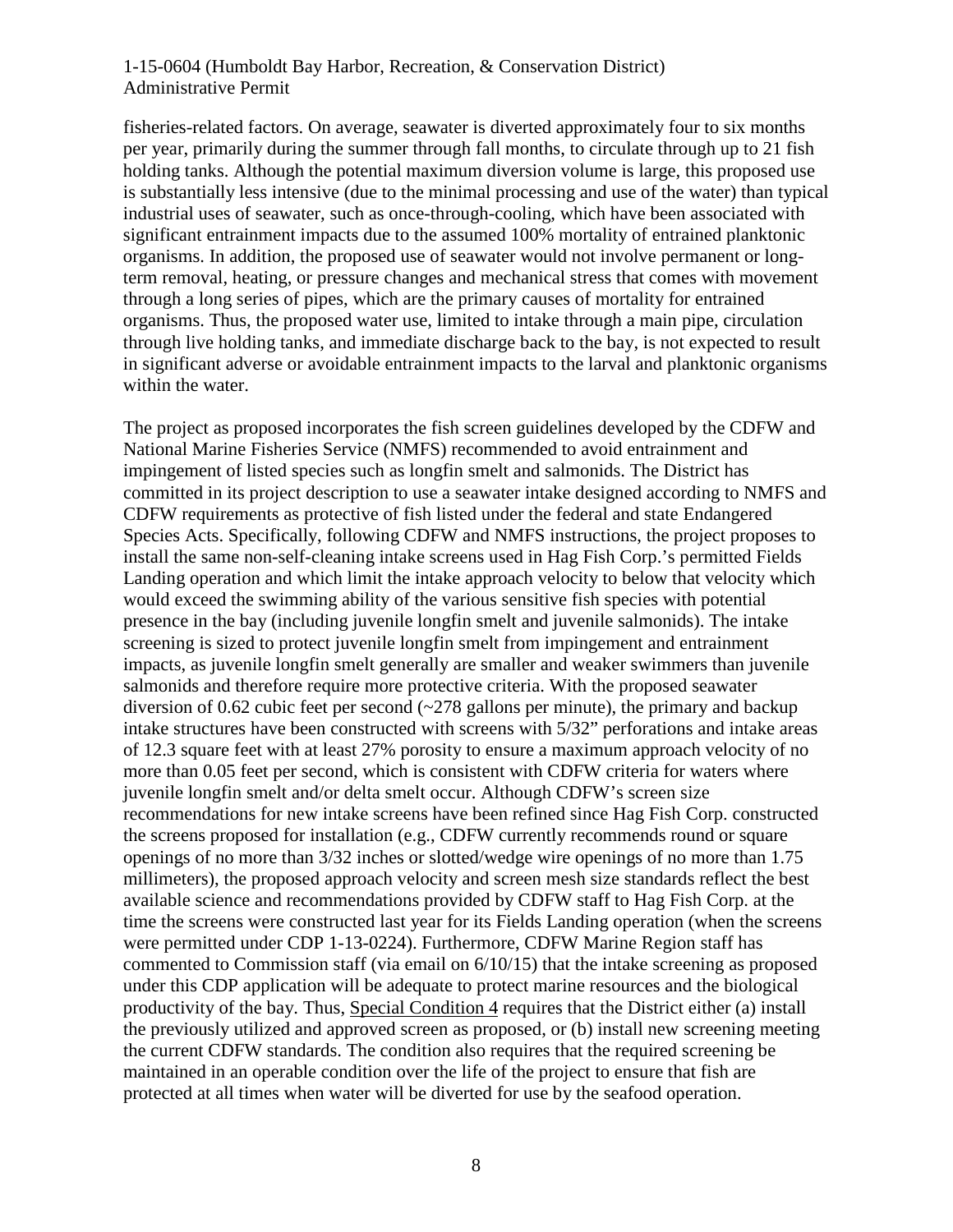In addition to the proposed intake system components, the District also is proposing to install discharge piping in a manner that protects the intertidal mudflat habitat beneath the existing dock. To maintain the biological productivity and the quality of the estuarine habitat appropriate to maintain optimum populations of marine organisms, the District proposes to minimize any adverse effects of the operation's wastewater discharge by installing new drainage pipes affixed to the underside of the dock and extending out to the seaward end of the dock to the edge of the deepwater channel. The discharge piping would extend to a depth of approximately 15 feet, in a part of the bay that is approximately 20 feet deep at Mean Lower Low Water. This design will ensure that the proposed discharge of water from the live seafood operation is in water of sufficient depth to avoid any scouring or erosion of mudflat habitat. Special Condition 5 requires that the discharge system be installed as proposed and maintained in operable condition during the life of the project.

Therefore, the Executive Director finds that the project as conditioned will be carried out in a manner in which marine resources are maintained, species of special biological significance are given special protection, the biological productivity of coastal waters is sustained, and healthy populations of all species of marine organisms will be maintained. In addition, the Executive Director finds the project as conditioned will maintain the biological productivity of coastal waters and estuarine habitats appropriate to maintain optimum populations of marine organisms. The Executive Director therefore concludes that the proposed project, as conditioned, is consistent with Sections 30230 and 30231 of the Coastal Act.

# **E. FILL OF OPEN COASTAL WATERS**

Section 30233 of the Coastal Act states, in applicable part, as follows:

*(a) The diking, filling, or dredging of open coastal waters, wetlands, estuaries, and lakes shall be permitted in accordance with other applicable provisions of this division where there is no feasible less environmentally damaging alternative, and where feasible mitigation measures have been provided to minimize adverse environmental effects, and shall be limited to the following:* 

- *(1) New or expanded port, energy, and coastal-dependent industrial facilities, including commercial fishing facilities.*
- *(2) Maintaining existing, or restoring previously dredged depths on existing navigational channels, turning basins, vessel berthing and mooring areas, and boat launching ramps.*
- *(3) In open coastal waters, other than wetlands, including streams, estuaries, and lakes, new or expanded boating facilities and the placement of structural pilings for public recreational piers that provide public access and recreational opportunities.*
- *(4) Incidental public service purposes, including but not limited to, burying cables and pipes or inspection of piers and maintenance of existing intake and outfall lines.*
- *(5) Mineral extraction, including sand for restoring beaches, except in environmentally sensitive areas.*
- *(6) Restoration purposes.*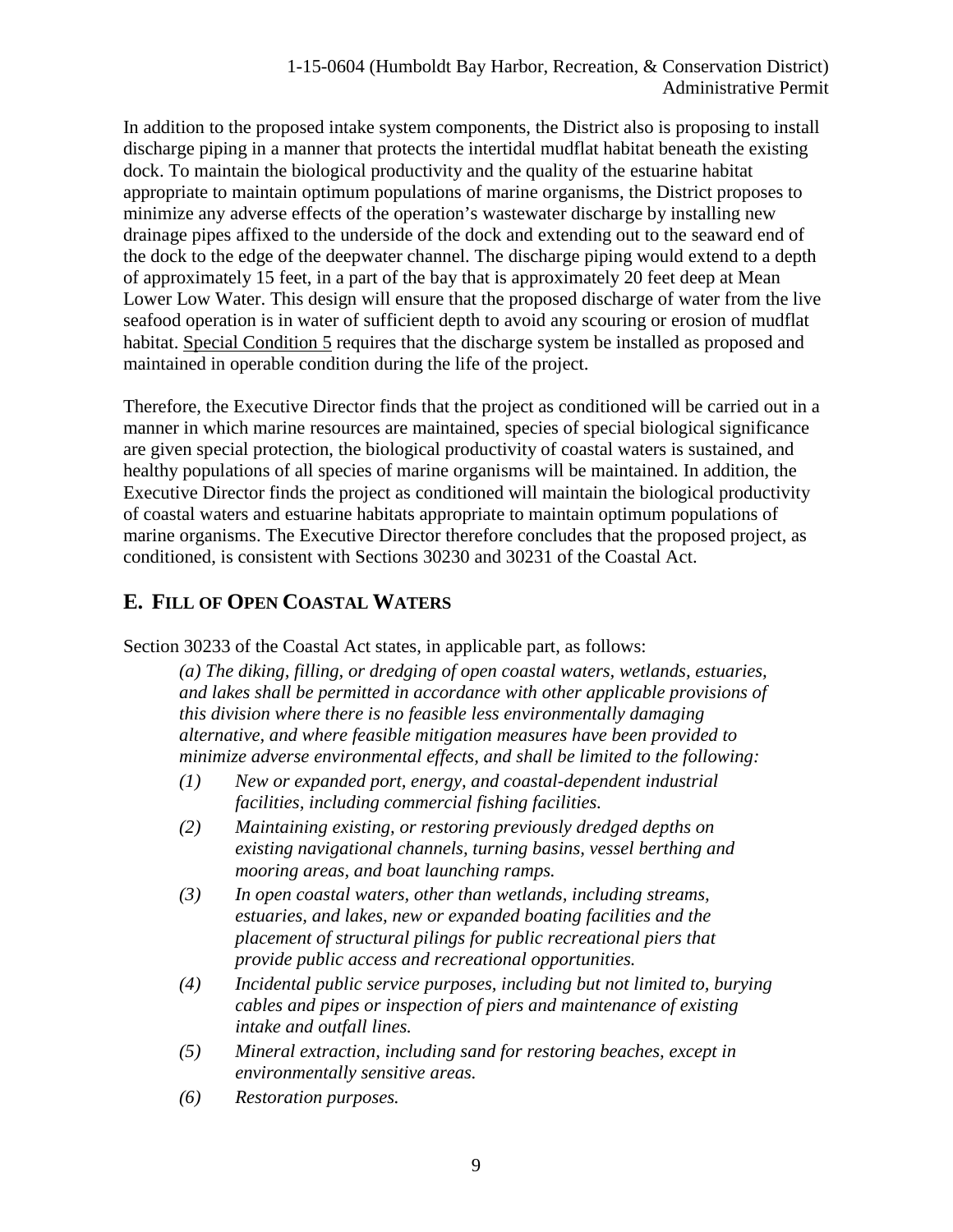*(7) Nature study, aquaculture, or similar resource dependent activities.* 

*…* 

*…* 

*(c) In addition to the other provisions of this section, diking, filling, or dredging in existing estuaries and wetlands shall maintain or enhance the functional capacity of the wetland or estuary…* 

Coastal Act Section 30108.2 defines "fill" as "*earth or any other substance or material … placed in a submerged area*." As part of its project, the Applicant proposes to install new screened intake pipes and discharge pipes into the nearshore waters off of an existing pier. Installation of these structures into the submerged nearshore zone constitutes "fill" of estuarine waters as that term is defined in the Coastal Act.

The Commission may authorize a project that includes filling of estuarine waters if the project meets the three tests of Coastal Act Section 30233. The first test requires that the proposed activity fit within one of seven use categories described in Coastal Act Section 30233(a)(1)- (7). The second test requires that no feasible less environmentally damaging alternative exists. The third and final test mandates that feasible mitigation measures are provided to minimize any of the project's adverse environmental effects.

#### **Allowable use**

The purpose of the seawater intake and discharge systems is to extract and discharge seawater for use in sustaining a live seafood product prior to its live export overseas. Thus, the proposed facilities support a commercial fishing facility. New or expanded port, energy, and coastal-dependent industrial facilities, including commercial fishing facilities, are an allowable use of fill under Coastal Act Section 30233(a)(1). Therefore, the Executive Director finds that the project meets the allowable use test for fill of estuarine waters under Coastal Act Section 30233(a).

#### **Alternatives**

The Commission must further find that there is no feasible less environmentally damaging alternative to placing fill in estuarine waters. Coastal Act Section 30108 defines "feasible" as "…*capable of being accomplished in a successful manner within a reasonable period of time, taking into account economic, environmental, social and technological factors*."

The District is offering Hag Fish Corp. the opportunity to lease the portion of its Samoa property that currently is vacant and which has upgraded facilities (e.g., dock and warehouse) relative to the company's Fields Landing site. The District could elect not to pursue the project and not lease a portion of its property to the proposed commercial fisheries operation. However, this alternative would result in a net reduction of existing commercial fishing facilities inconsistent with Section 30234 of the Coastal Act (see Finding IV-F below). Under the "no project" alternative, it would be difficult for Hag Fish Corp. to maintain its commercial fishing facility on Humboldt Bay, which depends on the use of seawater to sustain live catch awaiting export overseas. Hag Fish Corp. desires to move from its Fields Landing facility, which is located on leased property with dilapidated facilities (e.g., warehouse and pier that house the operation) in need of significant upgrade to maintain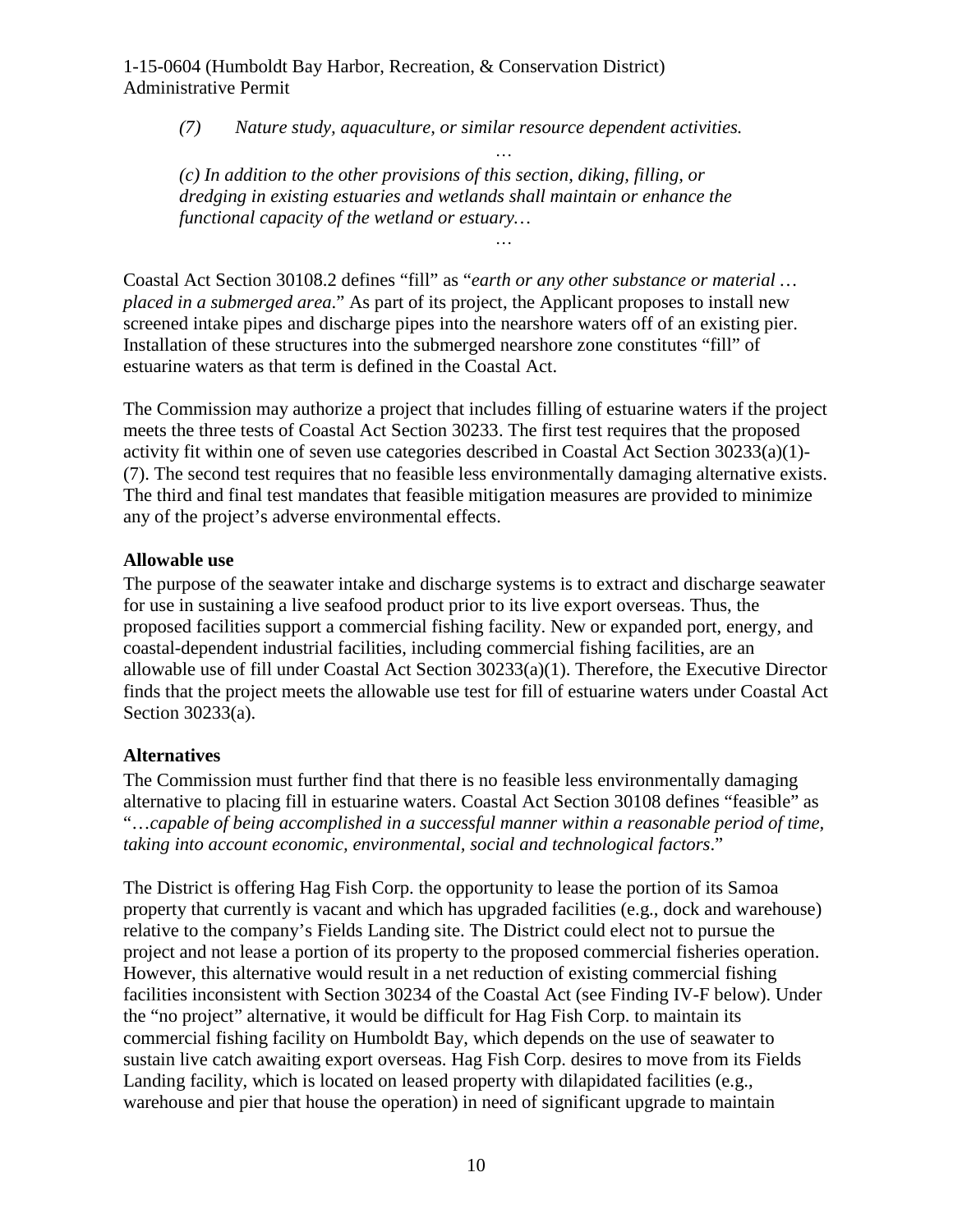functionality. Therefore, the no project alternative is not a less environmentally damaging feasible alternative to the proposed project as conditioned.

Other configurations and designs of the intake and discharge systems that would involve placing a smaller screen and a smaller amount of piping resulting in less fill in coastal waters were considered. However, the intake screen is sized to meet CDFW and NMFS screen criteria for the protection of juvenile salmonids and longfin smelt against impingement and entrainment impacts. In addition, the discharge piping is designed to be installed in deep enough water to prevent mudflat scouring and therefore to maintain the functional capacity of the estuary. Thus, utilizing alternative designs and configurations involving smaller intake screens and less piping in the water is not a less environmentally damaging feasible alternative. Therefore, the second test of Coastal Act Section 30233(a) is satisfied.

#### **Mitigation Measures**

The final requirement of Coastal Act Section 30233(a) is that filling of coastal waters may be permitted if feasible mitigation measures have been provided to minimize any adverse environmental impacts. As described in greater detail in the marine resources section of this report, the project as conditioned includes mitigation measures to avoid the impingement and entrainment of fish species in the seawater intake system and to prevent discharges from the operation that would scour and erode mudflat habitat, thereby protecting species of special biological significance and maintain the biological productivity and the quality of the estuarine habitat appropriate to maintaining optimum populations of marine organisms. These feasible mitigation measures will minimize the project's adverse environmental impacts. Therefore, the Executive Director finds that the third and final test of Coastal Act Section 30233(a) has been met.

#### **Conclusion**

The fill in coastal waters associated with the screened seawater intake and discharge pipelines is allowable for a commercial fishing facility, is the least environmentally damaging feasible alternative, and includes feasible mitigation measures to minimize adverse environmental effects. Therefore, the Executive Director finds the proposed project consistent with Section 30233 of the Coastal Act.

# **F. PROTECTION OF COMMERCIAL FISHING FACILITIES**

Section 30234 of the Coastal Act states, in applicable part:

*Facilities serving the commercial fishing and recreational boating industries shall be protected and, where feasible, upgraded. Existing commercial fishing and recreational boating harbor space shall not be reduced unless the demand for those facilities no longer exists or adequate substitute space has been provided…* 

#### Section 30234.5 of the Coastal Act states:

*The economic, commercial, and recreational importance of fishing activities shall be recognized and protected.*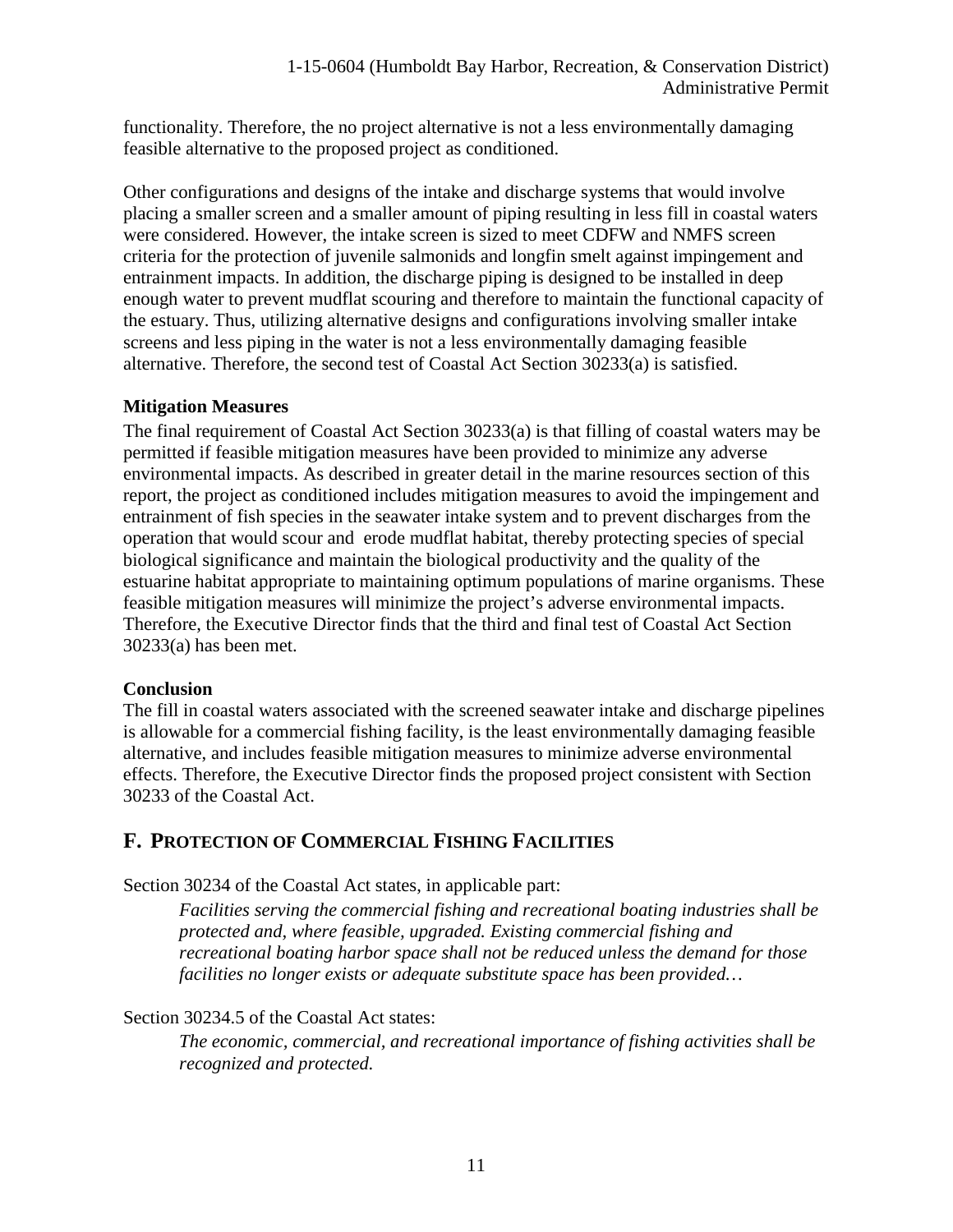As discussed in the above findings, the project authorizes the relocation and upgrade of a commercial fishing facility on Humboldt Bay. The Applicant's mission in part is to encourage the development of commercial fishing operations on Humboldt Bay. The existing warehouse on the subject site currently provides storage space for equipment used by the commercial fishing industry. The project as conditioned will not result in the displacement or reduction of any commercial fishing facilities on the bay. Even though the seafood holding operation will occupy part of a building that currently is used for the storage of crab pots and other commercial fishing gear, the project will not displace or reduce commercial fishing facilities, because the existing warehouse is sufficiently sized to accommodate both fisheries-related uses, and the District has indicated that half of the building will be reserved of the storage of commercial fishing gear. Special Condition 6 requires that any additional development shall require additional coastal development permit authorization unless the Executive Director determines that no such authorization is legally required. In the Executive Director's or Commission's review of an application for a permit amendment or new permit, the Executive Director or Commission will have the opportunity to review the proposed additional development for conformance with Sections 30234 and 30234.5 of the Coastal Act. Therefore, the Executive Director finds that the project as conditioned protects commercial fishing facilities consistent with Sections 30234 and 30234.5 of the Coastal Act.

# **G. PUBLIC ACCESS PROTECTION**

Section 30210 of the Coastal Act requires that maximum public access shall be provided consistent with public safety needs and the need to protect natural resource areas from overuse. Section 30212 of the Coastal Act requires that access from the nearest public roadway to the shoreline be provided in new development projects except where it is inconsistent with public safety, military security, or protection of fragile coastal resources, or adequate access exists nearby. Section 30211 requires that development not interfere with the public's right to access gained by use or legislative authorization. Section 30214 of the Coastal Act provides that the public access policies of the Coastal Act shall be implemented in a manner that takes into account the capacity of the site and the fragility of natural resources in the area. In applying Sections 30210, 30211, 30212, and 30214, the Commission also is limited by the need to show that any denial of a permit application based on these sections, or any decision to grant a permit subject to special conditions requiring public access, is necessary to avoid or offset a project's adverse impact on existing or potential access.

As noted previously, the project site is located on an industrial site on the west side of Humboldt Bay. The project site does not currently support public access. The proposed project will not block access along the shoreline and will not increase the demand for public access. Therefore, the Executive Director finds that the proposed project will not adversely affect public access and the project as proposed without new public access is consistent with the requirements of Coastal Act Sections 30210, 30211, 30212, and 30214.

# **H. VIOLATION**

As discussed above, unpermitted development, including deck repairs and installation of a hoist, occurred on the site in February, 2015. Although certain development has taken place at the project site without the benefit of a coastal development permit, consideration of the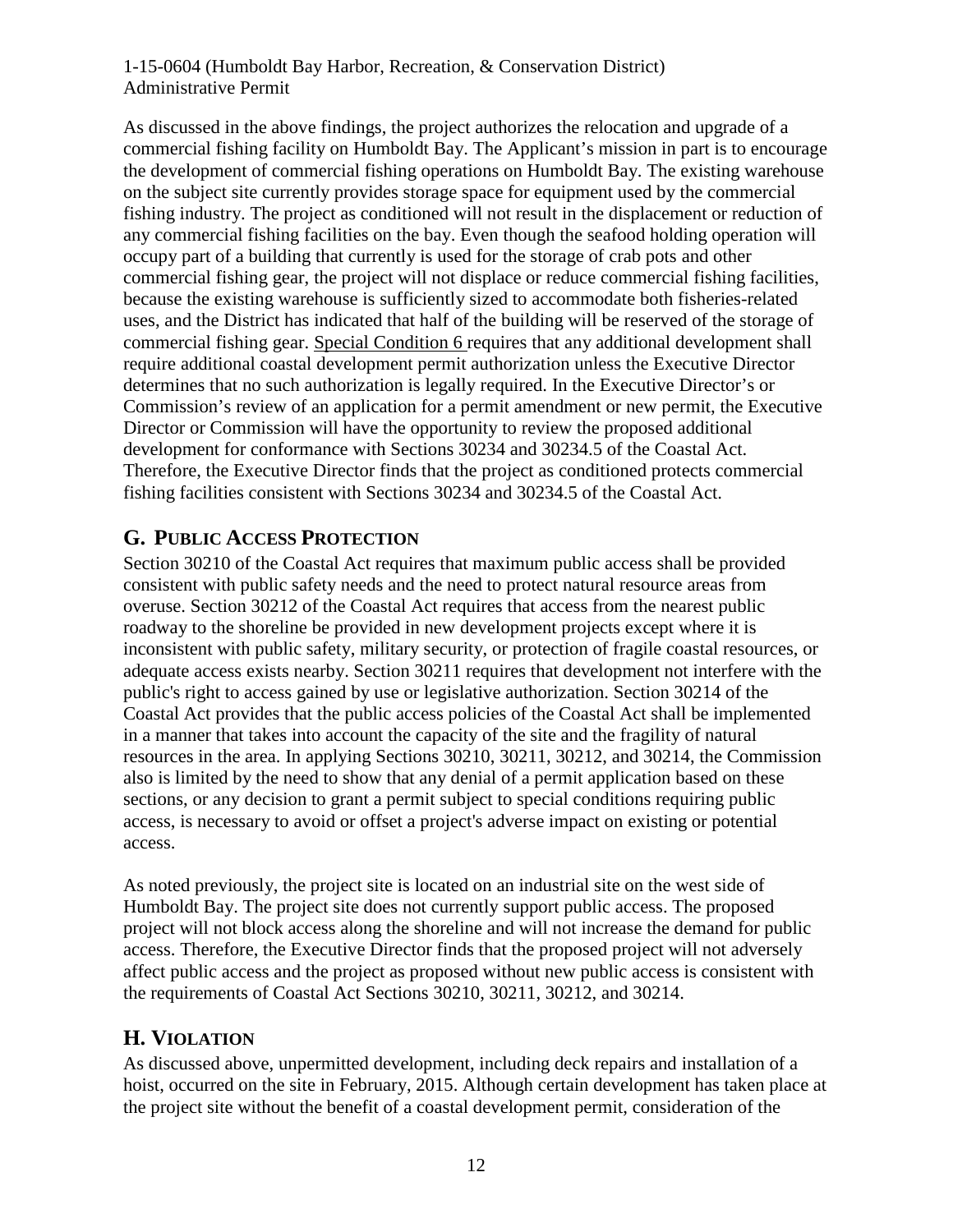application by the Executive Director has been based solely upon the Chapter 3 policies of the Coastal Act. Approval of this permit does not constitute a waiver of any legal action with regard to the alleged violations nor does it constitute an admission as to the legality of any development undertaken on the subject site without a coastal development permit. Special Condition 7 notifies the Permittee that failure to comply with the special conditions of this permit may result in the institution of an action to enforce those conditions under the provisions of Chapter 9 of the Coastal Act.

# **I. CALIFORNIA ENVIRONMENTAL QUALITY ACT (CEQA)**

Section 13096 of the Commission's administrative regulations requires Commission approval of Coastal Development Permit applications to be supported by a finding showing the application, as modified by any conditions of approval, to be consistent with any applicable requirements of the California Environmental Quality Act (CEQA). Section  $21080.5(d)(2)(A)$ of CEQA prohibits a proposed development from being approved if there are feasible alternatives or feasible mitigation measures available which would substantially lessen any significant adverse effect which the activity may have on the environment.

The Executive Director incorporates his findings on conformity with the Chapter 3 policies of the Coastal Act at this point as if set forth in full. These findings address and respond to all public comments regarding potential significant adverse environmental effects of the project that were received prior to preparation of the staff report. As discussed above, the development has been conditioned to be found consistent with the policies of the Coastal Act. Mitigation measures, which will minimize all adverse environmental impacts, have been required as permit special conditions. As conditioned, there are no feasible alternatives or feasible mitigation measures available, beyond those required, which would substantially lessen any significant adverse impact that the activity may have on the environment. Therefore, the Executive Director finds that the development as conditioned to mitigate the identified impacts can be found to be consistent with the requirements of the Coastal Act to conform to CEQA.

# **ATTACHED EXHIBITS**

- 1. Regional location map
- 2. Vicinity map
- 3. Site plan

 $\overline{a}$ 

4. Project photos

# **ACKNOWLEDGEMENT OF PERMIT RECEIPT/ACCEPTANCE OF CONTENTS:**

I/We acknowledge that I/we have received a copy of this permit and have accepted its contents including all conditions.

**Permittee's Signature Date of Signing Premittee's Signature Date of Signing**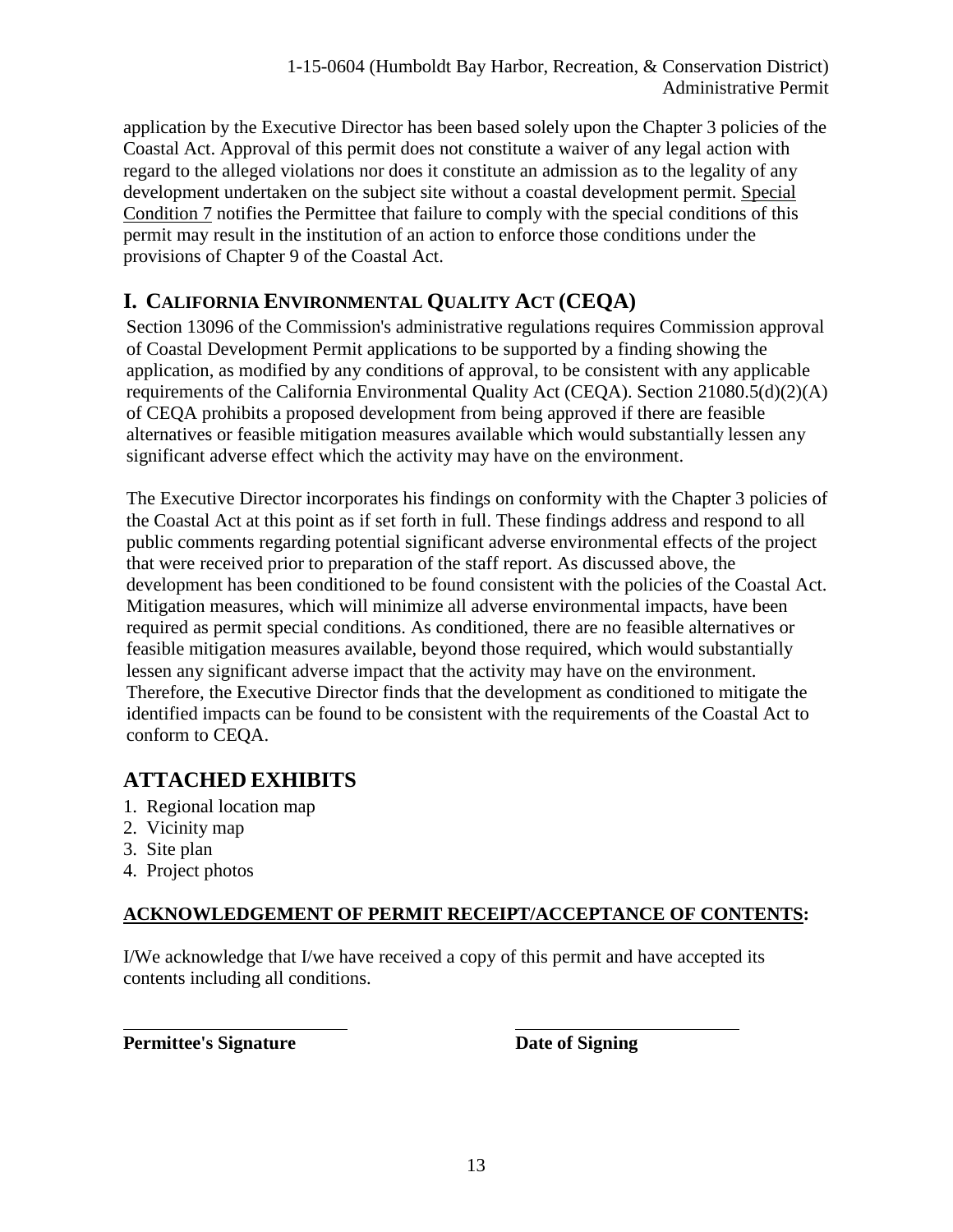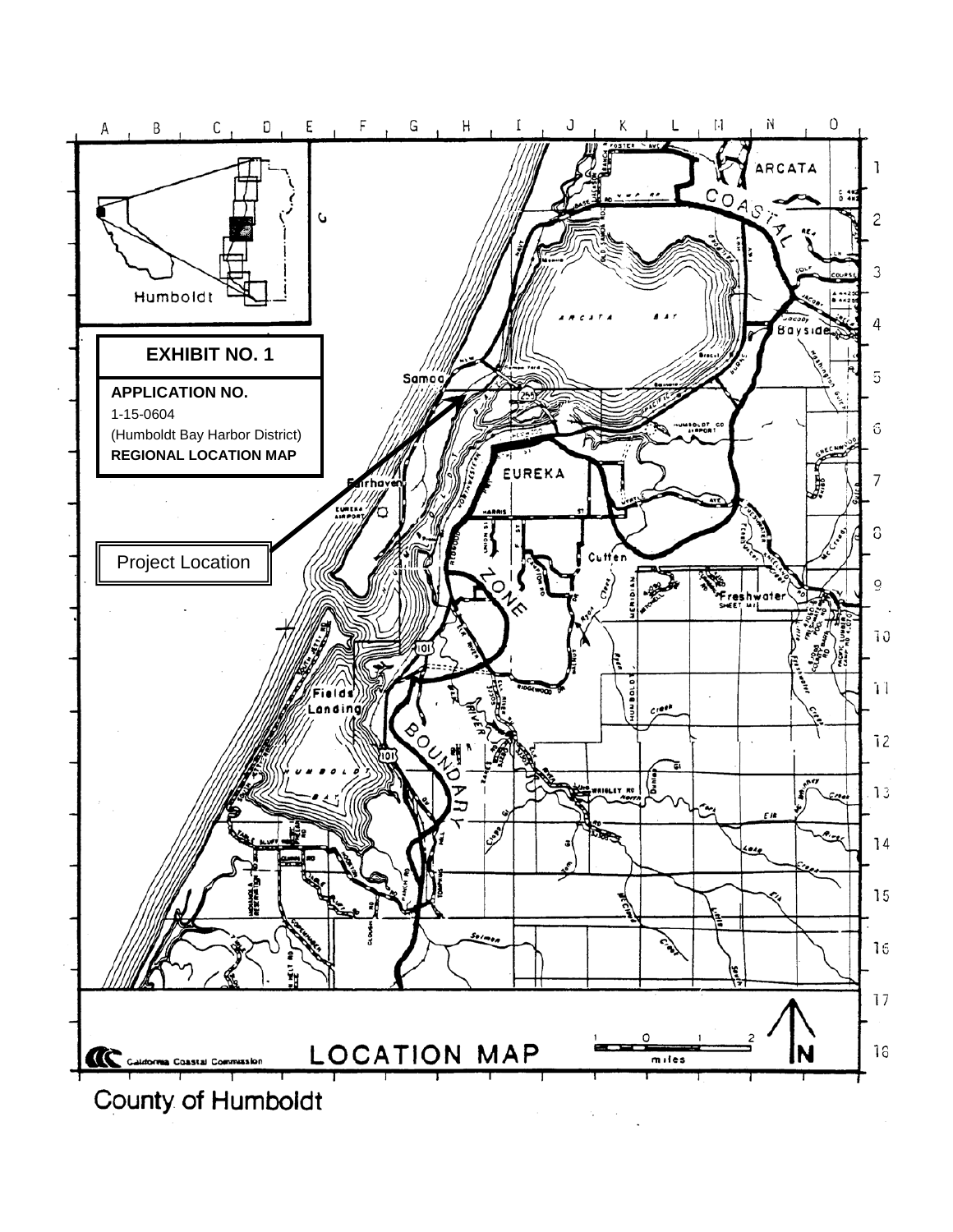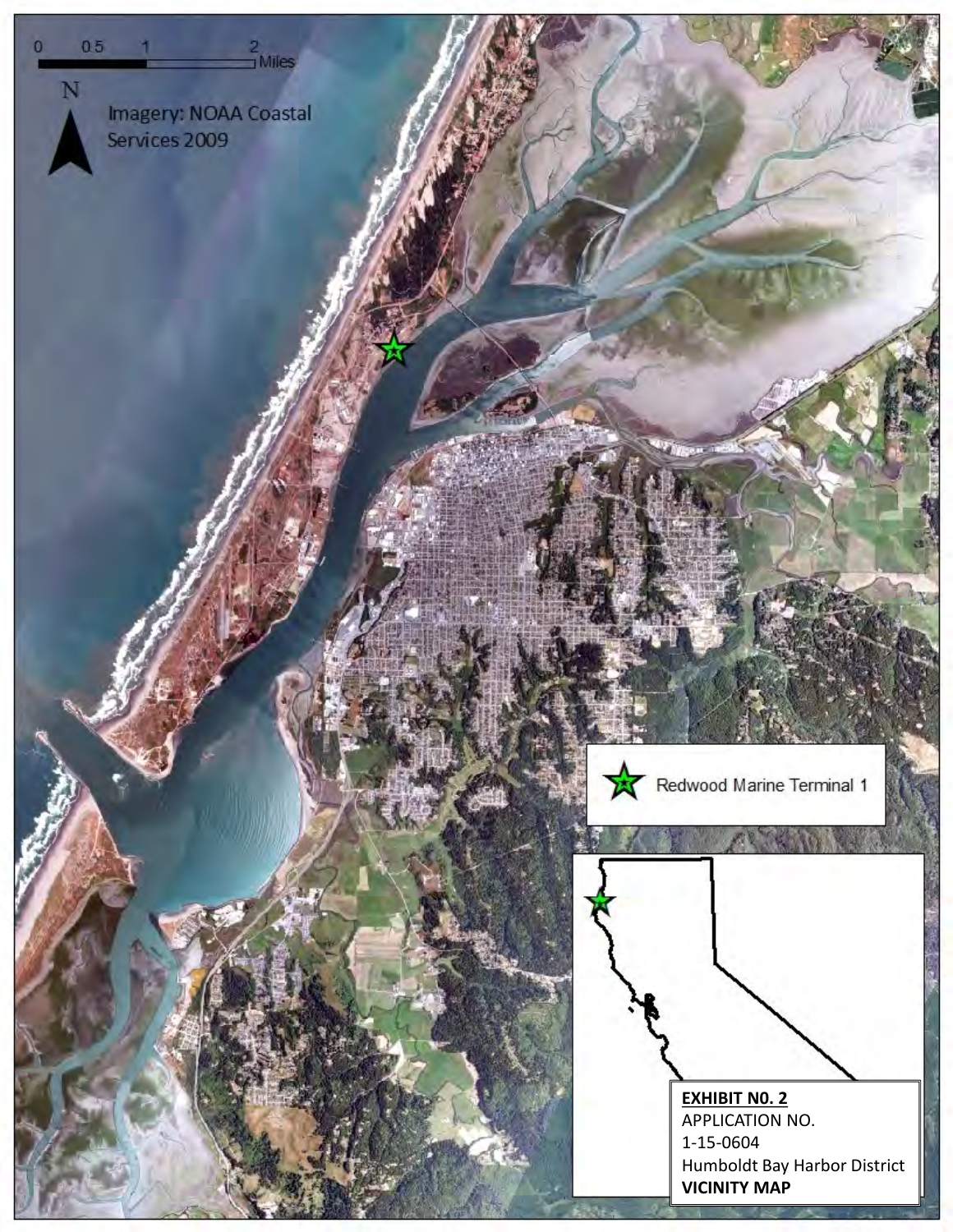Imagery: NOAA Coastal  $\frac{20}{1}$ Meters Services 2009

 $0510$ 

N

Approximate location of office to support hagfish operations.

Location of hoist for unloading hagfish.

Location of proposed hagfish holding tanks.

### **EXHIBIT N0. 3**

APPLICATION NO. 1-15-0604 Humboldt Bay Harbor District **SITE PLAN** Page 1 of 2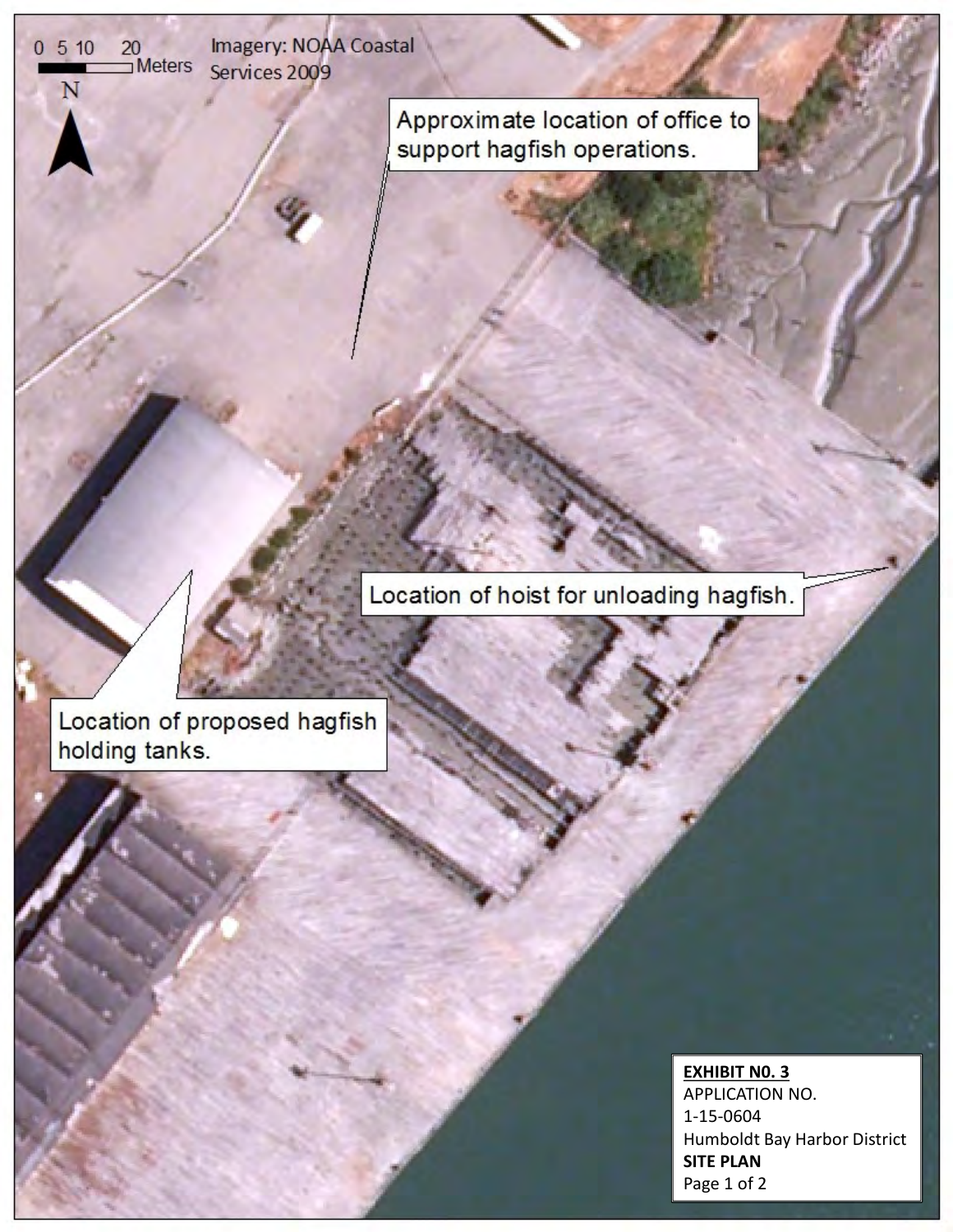| $8 - x24$ |        |            |      |  |  |  |
|-----------|--------|------------|------|--|--|--|
|           | 8'x12' |            |      |  |  |  |
|           |        | Pump House | Road |  |  |  |

**EXHIBIT N0. 3** APPLICATION NO. 1-15-0604 Humboldt Bay Harbor District **SITE PLAN** Page 2 of 2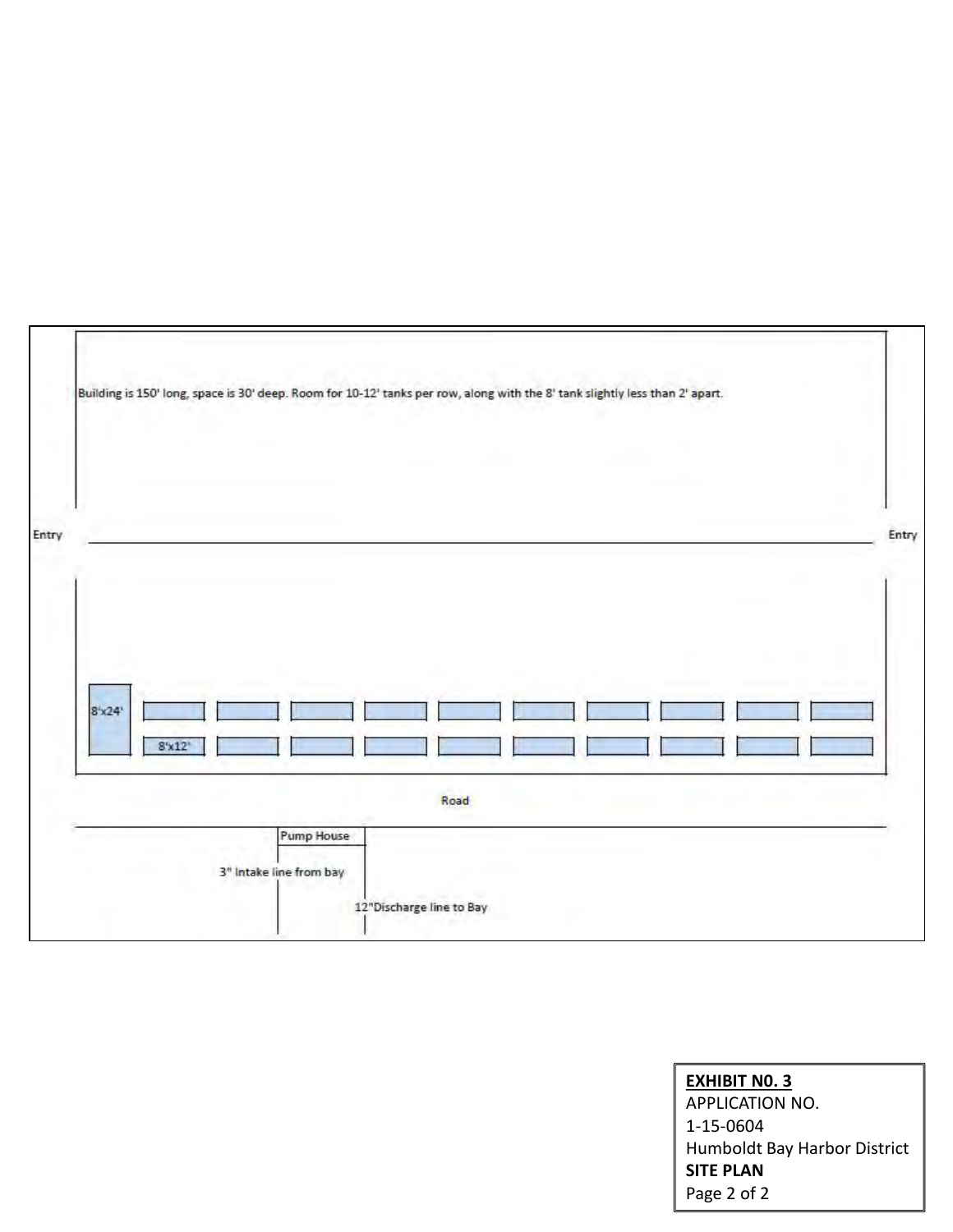

**Photos 1 and 2.**  The proposed intake screen*.* 



### **EXHIBIT N0. 4**  APPLICATION NO. 1-15-0604 Humboldt Bay Harbor District **PROJECT PHOTOS** Page 1 of 2